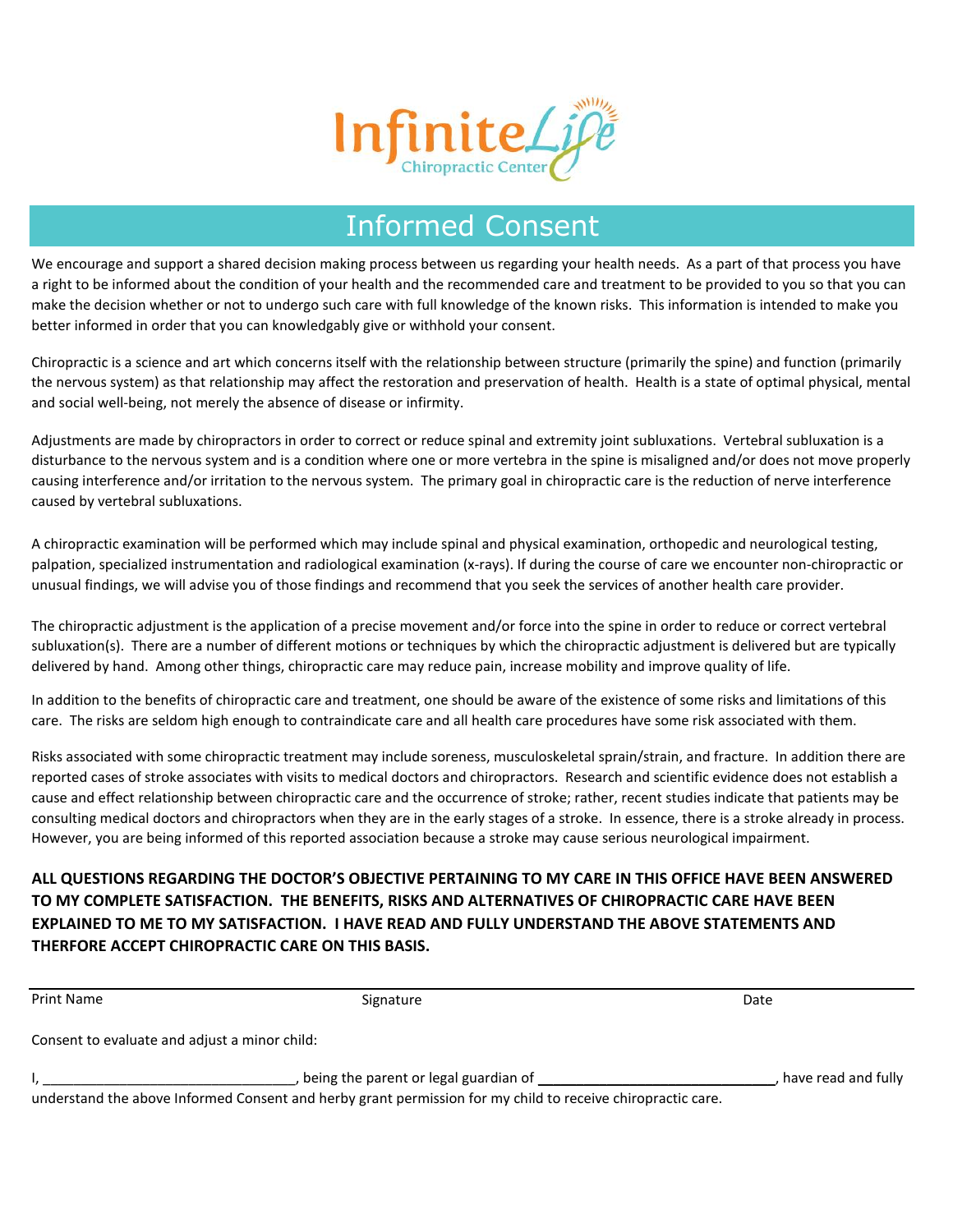# Health Care Authorization

The notice of Privacy Practices describes the type of uses and disclosures of my Protected Health Information (PHI) that will occur in my treatment, payment of my bills or in the performance of health care operations of this chiropractic office. I have been made aware of my ability to obtain a copy of the full HIPAA Notice from the front desk and we encourage you to read it and request your own copy if you would like one. This Notice of Privacy Practices also describes my rights and duties of the Chiropractor with respect to my protected health information.

I hereby give permission to Infinite Life Chiropractic Center to use and/or disclose Protected Health Information in accordance with the following:

 $\cdot \cdot$  I give permission to use my address, phone number and clinical records to contact me with appointment reminders, missed appointment notification, birthday cards, holiday related cards, newsletters, information about treatment alternatives or other health related information.

 $\clubsuit$  If Infinite Life Chiropractic Center contacts me by phone, I give them permission to leave a phone message on my answering machine or voice mail.

v I give permission to use my name on a welcome board, referral board, and birthday board.

 $\cdot \cdot$  I give permission to use my photograph on their patient picture bulletin board and other marketing materials such as their brochure, website and ads in print media.

v I give permission to use any testimonial written by me for marketing purposes such as, sharing with other patients or potential patients, in their brochure, on their website or in ads in print media.

 $\cdot \cdot$  I give permission to treat me in a closed room where other patients will be nearby. I am aware that other persons in the office may overhear some of my protected health information during the course of care.

v By signing this form you are giving permission to use and disclose your protected health information in accordance with the directives listed above.

This authorization will remain in effect for the duration of my care at Infinite Life Chiropractic Center plus 7 years or until revoked by me.

RIGHT TO REVOKE AUTHORIZATION: You have the right to revoke this AUTHORIZATION, in writing, at any time. However, your written request to revoke this AUTHORIZATION is not effective to the extent that we have provided services or taken action in reliance on your authorization. Please contact the office for correct procedures in revoking authorization.

I have the right to refuse to sign this AUTHORIZATION. If I refuse to sign this AUTHORIZATION, Infinite Life Chiropractic Center will not refuse to provide treatment however, it will not be possible for them to file third party billing on my behalf and I will be responsible for 1) payment in full at the time services are provided to me 2) scheduling my own appointments since they will be unable to contact me 3) all contact with us regarding my care. *Additionally, any collection activity as permitted by law is not waived by refusal to sign the authorization.* I have the right to inspect or copy, within boundaries, the protected health information to be used/disclosed. A reasonable fee for copying will apply. A copy of the signed authorization will be provided to me.

**I have read and understand this Healthcare Authorization Form and acknowledge receipt of The Notice of Privacy Practices for Protected Health Information. My signature below represents agreement with these practices.**

| <b>Print Name</b>                       | Signature                                                                                                            | Date                |  |
|-----------------------------------------|----------------------------------------------------------------------------------------------------------------------|---------------------|--|
| Consent to the above for a minor child: |                                                                                                                      |                     |  |
|                                         | being the parent or legal guardian of                                                                                | have read and fully |  |
|                                         | understand the above Health Care Authorization and herby grant permission for my child to receive chiropractic care. |                     |  |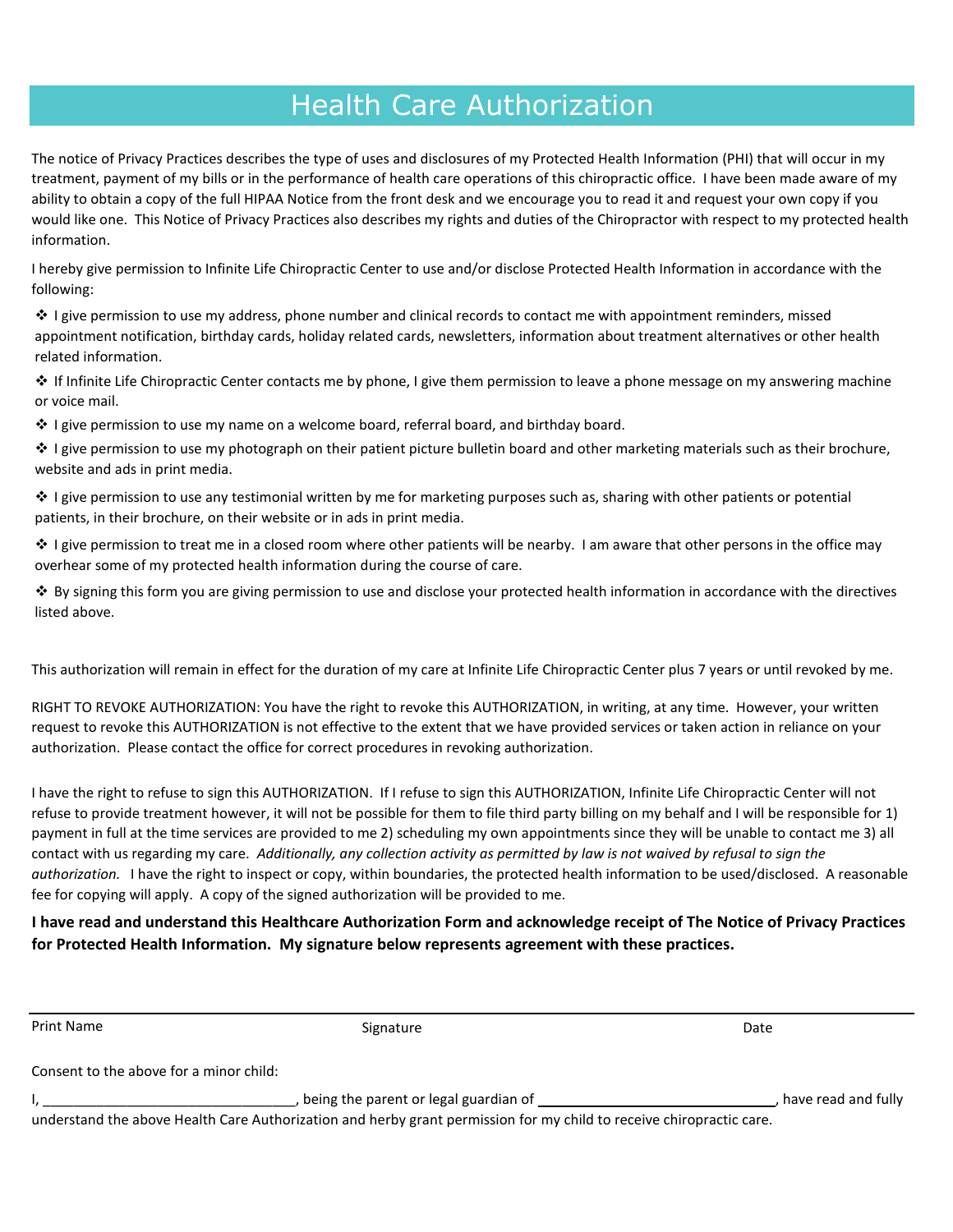

| <b>Office Use Only:</b> |  |
|-------------------------|--|
| $ID \#$ :               |  |
| 'By:                    |  |
|                         |  |

Today's Date:

#### Adolescent Intake Form

# Personal Information

| Name:                                                                          |                 | Age:           | Sex: |      |  |  |
|--------------------------------------------------------------------------------|-----------------|----------------|------|------|--|--|
| What do your child prefers to be called:                                       |                 | Date of Birth: |      |      |  |  |
| Address:                                                                       | City:           | State:         |      | Zip: |  |  |
| Names and Ages of Siblings:                                                    |                 |                |      |      |  |  |
| Parent A                                                                       |                 | Parent B       |      |      |  |  |
| Name:                                                                          | Name:           |                |      |      |  |  |
| Home Phone:                                                                    | Home Phone:     |                |      |      |  |  |
| Cell Phone:                                                                    | Cell Phone      |                |      |      |  |  |
| E-mail Address:                                                                | E-mail Address: |                |      |      |  |  |
| Date of Birth:                                                                 | Date of Birth:  |                |      |      |  |  |
|                                                                                |                 |                |      |      |  |  |
| Who do you prefer we contact for confirming appointments? Parent A or Parent B |                 |                |      |      |  |  |
| How do you prefer we contact for confirming appointments? E-mail or Text       |                 |                |      |      |  |  |

Emergency Contact: The Relation to You: Phone Number:

Who may we thank for referring you to our office?

# Reason for Seeking Chiropractic Care

| What is your reason for bringing your child in today:                                            |                      |  |               |       |  |  |     |     |                 |
|--------------------------------------------------------------------------------------------------|----------------------|--|---------------|-------|--|--|-----|-----|-----------------|
| How is this affecting your quality of life? Please circle all those that apply.                  |                      |  |               |       |  |  |     |     |                 |
| School                                                                                           | Attention/Focus      |  |               | Sleep |  |  |     |     | Exercise/Sports |
| Playing                                                                                          | Walking              |  | Communication |       |  |  |     |     | Eating          |
| Family Time                                                                                      | Other:               |  |               |       |  |  |     |     |                 |
| Rate the amount this is affecting your child's life: (mild) 1                                    |                      |  | 2 3 4 5       |       |  |  | 678 | - 9 | (severe)<br>10  |
| How did this start?                                                                              | When did this begin? |  |               |       |  |  |     |     |                 |
| Has your child ever had this previously? When?                                                   |                      |  |               |       |  |  |     |     |                 |
| Did this begin during: □School □Sports/Play □Auto Accident □Routine/Household Activity □Randomly |                      |  |               |       |  |  |     |     |                 |

# Health Care Practitioner History

Have you consulted or do you regularly consult any of the following providers?

| Medical Physician                               | Naturopath | Acupuncturist       | Homeopath       |  |
|-------------------------------------------------|------------|---------------------|-----------------|--|
| Massage Therapist                               | Dentist    | Energy Healer       | Psychotherapist |  |
| Name of Pediatrician/Family MD:                 |            |                     |                 |  |
| Has your child ever received Chiropractic Care? |            | With whom:          |                 |  |
| How long under care:                            |            | Date of Last visit: |                 |  |
| Why did you stop care?                          |            |                     |                 |  |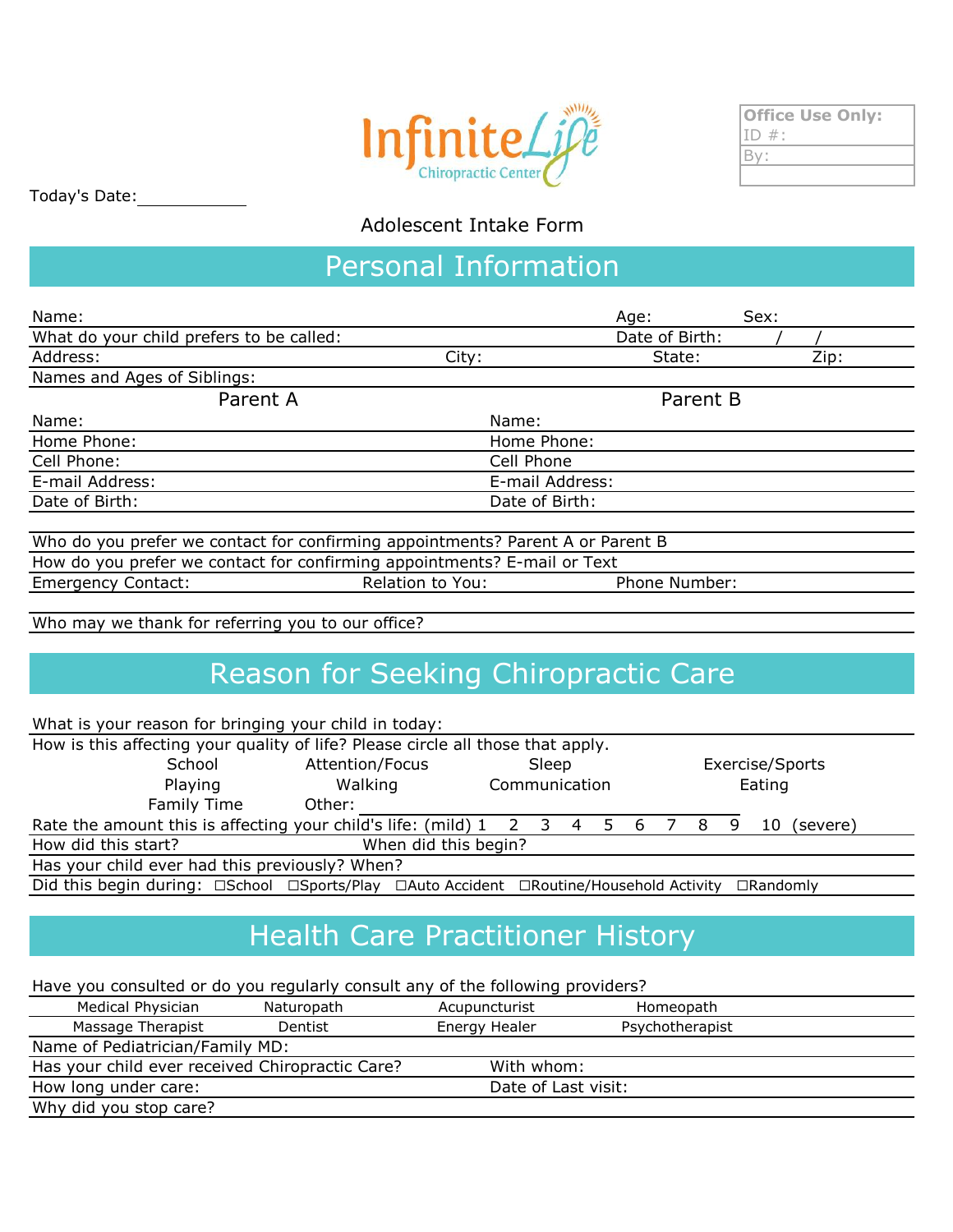# Subluxation Causes

Chiropractors are specialists of the spine and nervous system and focus on locating, analyzing and correcting vertebral subluxations. A vertebral subluxation occurs when a spinal bone is displaced from its normal alignment resulting in dysfunction of the nervous system. Subluxations are caused due to three reasons: Traumas, Thoughts and Toxins. The information below gives us a better understanding of what may be causing your subluxations and helps us know the best way to care for you.

#### Pregnancy & Birth

The pregnancy and birth process can be very traumatic on a baby's spine and may result in subluxations. Please answer the following questions to the best of your ability because they give great insight to what your child may be experiencing.

During pregnancy, did the mother:

□ Experience any significant illnesses, difficulties, or trauma?

□ Take any drugs/medications?

□ Smoke or consume alcohol

Name of Obstruction/Midwife:

Circle which best describes the type of birth: Home Birth | Hospital Birth | Vaginal | Water Birth | Caesarean Was the delivery premature? □ No □Yes Weeks: Wetch Weight:

Approximately how long did labor last?

Was labor artificially induced?  $□$  No  $□$  Yes

Third Trimester Presentation: □ Vertex (head down) □ Breech □ Transverse □ Face/Brow

Circle if any of the following were used or administered during labor and birth: Epidural Pitocin Vacuum Forceps Episiotomy Circle all that apply to the baby's status immediately after birth: Suction Cap or Vacuum

 Jaundice (Yellow) Feeding Problems Displaced Joints Respiratory Problems Cyanosis (Blue) Broken Bones: Constructions: Communications: Communications: Communications: Communications: Communications: Communications: Communications: Communications: Communications: Communications: Communications: Communications: C

What was the APGAR Score?

Infant Feeding: □ Breast □ Bottle, if bottle, which formula?

#### Physical Traumas

Physical traumas, such as falls, accidents and surgeries may result in decreased function of your nervous system due to the physical shift of the vertebra resulting in pressure on the nerves exiting the spine.

List any surgeries with dates:

List any broken bones with dates:

List any hospitalizations with dates:

Other physical traumas:

Does your child exercise: If so, how often:

Type of exercise:

How many hours of sleep per night? Quality of Sleep: □ Good □ Fair □ Poor

### Emotional Thoughts

The way that we think about ourselves and deal with stress affects the way that our body heals. It can be difficult to identify emotion stress in children but it still has an effect on their bodies.

Circle if your child has ever or is currently experiencing any of the following emotion stresses:

Bullying New sibling Academic pressure Loss of a loved one

Relocation Loss of pet Lifestyle change **Parents'** divorce

Does your child have difficult interacting with schoolmates or friends? □ Yes □ No

Have you noticed that your child is nervous, twitches, shakes or exhibits rocking behavior?  $\Box$  Yes  $\Box$  No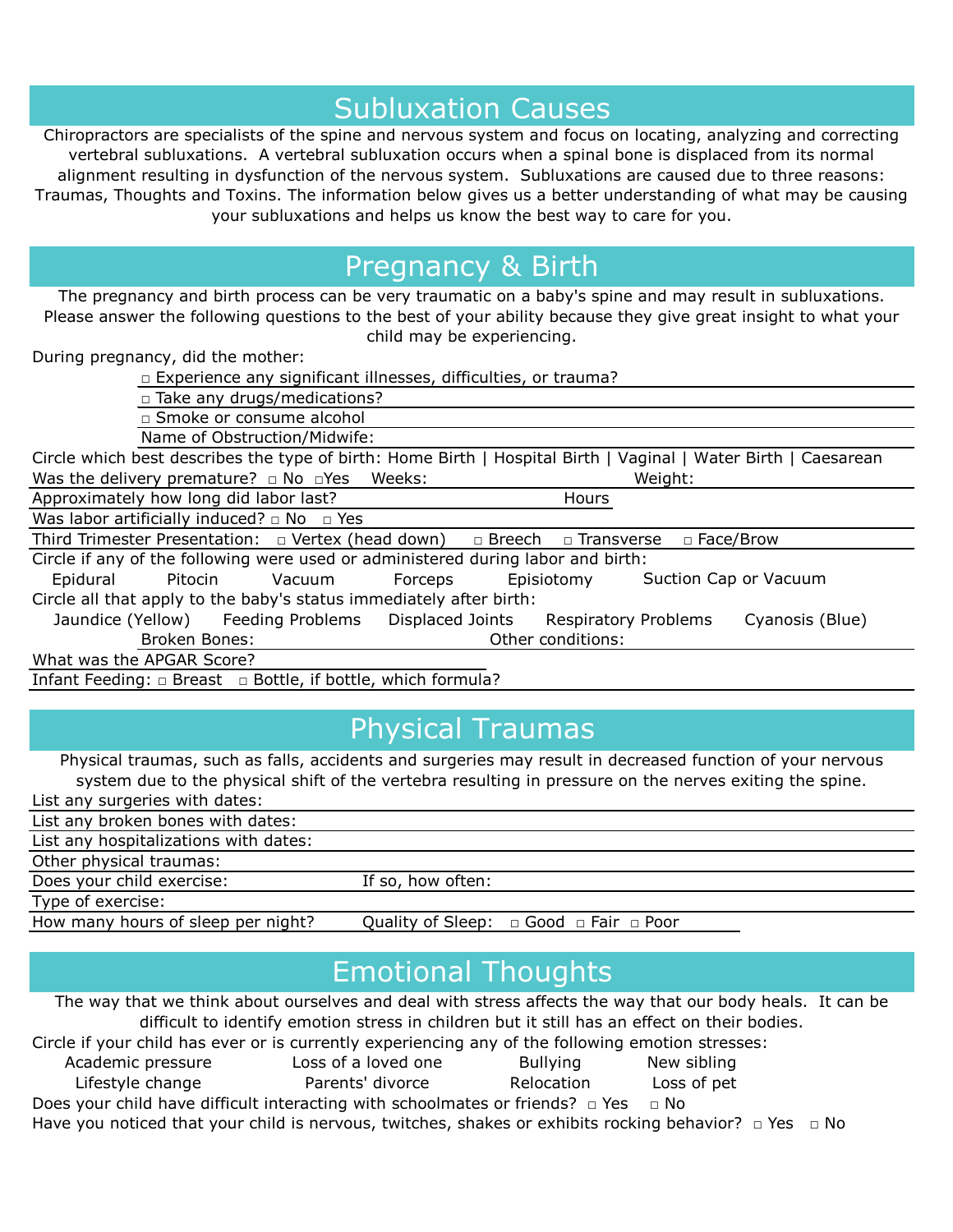Chemical Toxins

The substances that we eat, breathe and smell all affect the way that our body heals and also the function of our nervous system. Any substance that the body does not recognize as natural puts a stress on the system, resulting in the nervous system functioning lower than it should.

List all current medications:

List any vitamins/ supplements your child is taking:

Have you chosen to vaccinate your child? □ No □ Yes

If yes, please list all vaccination your child has received and at what age they were administered:

Please describe any and all reactions to vaccine(s):

Is the child exposed to second hand smoke?

Is the child allergic to anything? If so, please list:

Does the child follow a special dietary regimen? If yes, explain:

# Health History

Does your child currently or has your child previously had any of the following diseases, medical conditions or procedures? **Please mark a P for Past, C for Currently and N for Never.**

| Headaches                  | <b>Orthopedic Problems</b> | Digestive Disorders |  |
|----------------------------|----------------------------|---------------------|--|
| <b>Dizziness</b>           | Neck Problems              | Poor Appetite       |  |
| Fainting                   | Arm Problems               | Stomach Aches       |  |
| Seizures/Convulsions       | Leg Problems               | Reflux              |  |
| <b>Heart Trouble</b>       | Joint Problems             | Constipation        |  |
| <b>Chronic Earaches</b>    | <b>Backaches</b>           | Diarrhea            |  |
| Sinus Troubles             | Poor Posture               | <b>Diabetes</b>     |  |
| Asthma                     | <b>Scoliosis</b>           | Hypertension        |  |
| Colds/Flu                  | <b>Walking Trouble</b>     | Anemia              |  |
| Colic                      | <b>Broken Bones</b>        | Bedwetting          |  |
| <b>Behavioral Problems</b> | Ruptures/Hernia            | Allergies to:       |  |
| ADD/ADHD                   | Muscle Pain                | Allergies to:       |  |
|                            | Growing Pain               | Other:              |  |

### Authorization

\*I hereby authorize Infinite Life Chiropractic Center and its Doctor to administer care as they so deem necessary to my son/daughter/ward (upon approval of parent or guardian).\*

**Child's Name Printed Here** 2008 **Child's Name Printed Here** 

Parent or Legal Guardian's Name (Printed): Signature: